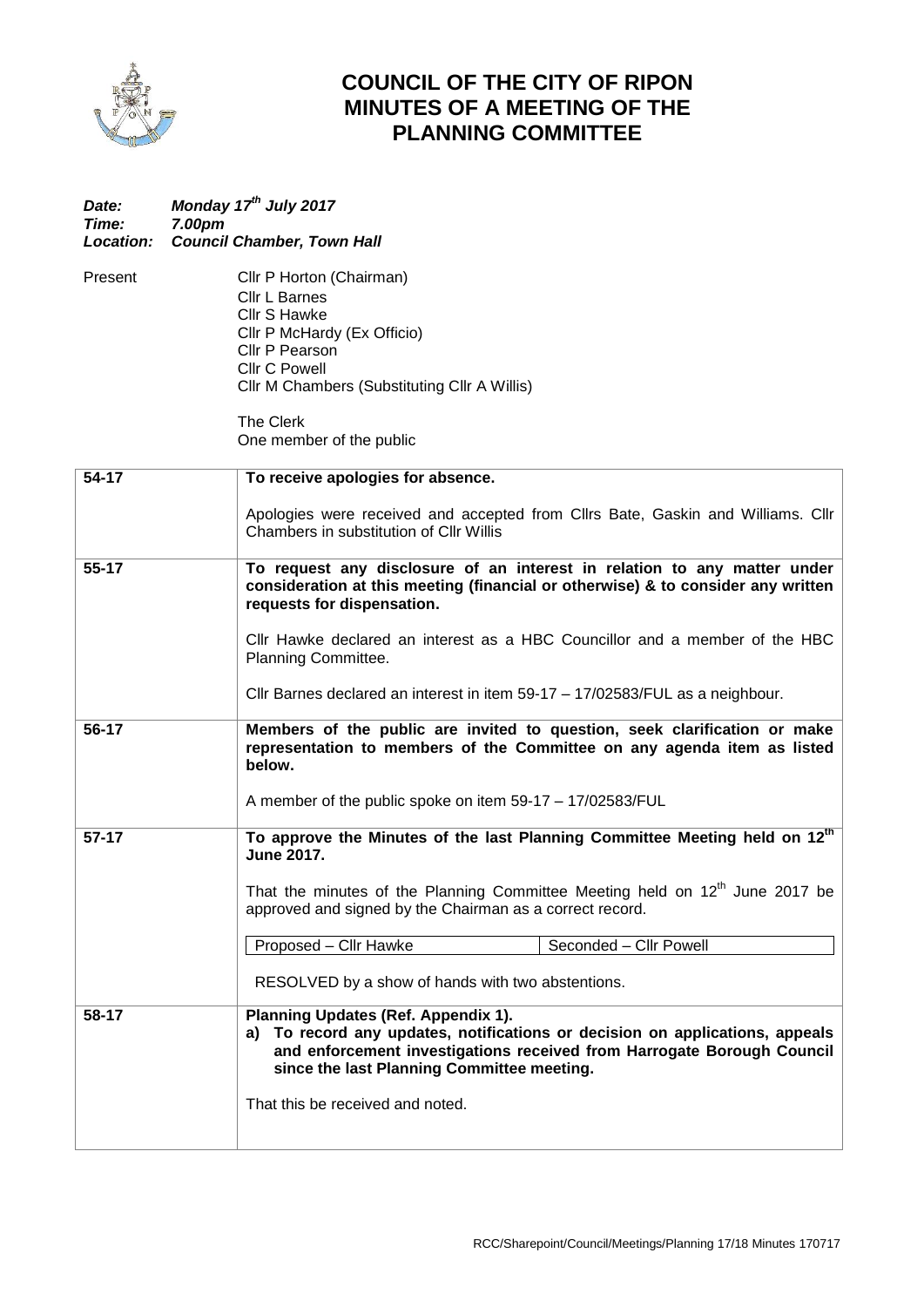## **53-17 Consultations on Planning Applications**

Planning applications as listed below to be considered and responses agreed to the consultations being carried out by the Planning Authority:

*Details of all planning applications listed below can be viewed online prior to the meeting at:* http://www.harrogate.gov.uk/plan/Pages/New%20Plan/Find-an-application.aspx

| 17/02583/FUL    | 1 Doublegates Close Ripon HG4 2TU                                                                                                                                                                                                                                                                                                 |  |  |  |
|-----------------|-----------------------------------------------------------------------------------------------------------------------------------------------------------------------------------------------------------------------------------------------------------------------------------------------------------------------------------|--|--|--|
|                 | Erection of a garden room.                                                                                                                                                                                                                                                                                                        |  |  |  |
|                 | That the Council do not object to this application.                                                                                                                                                                                                                                                                               |  |  |  |
|                 | Proposed - Cllr Hawke<br>Seconded - Cllr Powell                                                                                                                                                                                                                                                                                   |  |  |  |
|                 | RESOLVED by a unanimous show of hands.                                                                                                                                                                                                                                                                                            |  |  |  |
| 17/02274/LB     | 24 Market Place ripon HG4 1BN                                                                                                                                                                                                                                                                                                     |  |  |  |
|                 | Listed building application for new shop frontage to include the display of 1 non<br>illuminated fascia sign and 1 non illuminated projecting sign.                                                                                                                                                                               |  |  |  |
|                 | That the Council do not object to this application subject to HBC signage policy.                                                                                                                                                                                                                                                 |  |  |  |
|                 | Proposed - Cllr Hawke<br>Seconded - Cllr Horton                                                                                                                                                                                                                                                                                   |  |  |  |
|                 | RESOLVED by a unanimous show of hands.                                                                                                                                                                                                                                                                                            |  |  |  |
| 17/02733/TPO    | Hillcrest Little Studley Road Ripon North Yorkshire HG4 1HD                                                                                                                                                                                                                                                                       |  |  |  |
|                 | Crown reduction (by 1m to 1.5) of yew tree (T4) within the Tree Preservation Order<br>16/2003.                                                                                                                                                                                                                                    |  |  |  |
|                 | That the Council do not object to this application subject to Arboriculturalist advice.                                                                                                                                                                                                                                           |  |  |  |
|                 | Proposed - Cllr Hawke<br>Seconded - Cllr Powell                                                                                                                                                                                                                                                                                   |  |  |  |
|                 | RESOLVED by a unanimous show of hands.                                                                                                                                                                                                                                                                                            |  |  |  |
| 17/04838/FULMAJ | Land to The North of Ailcey Road Ripon North Yorkshire HG4 1LW                                                                                                                                                                                                                                                                    |  |  |  |
|                 | Erection of 12 dwellings, carport, fencing, boundary wall with iron railings and gates<br>with formation of access, hardstanding and associated landscaping and relocation<br>of lamp posts (Site Area 0.48ha).                                                                                                                   |  |  |  |
|                 | That the Council reiterates its previous objection and strongly objects to this<br>application on the following grounds:<br>Development in this area of Ripon is dangerous from a gypsum viewpoint;<br>There is no proven need for housing in this location;<br>٠<br>This location allows water run off and is a flood soak;<br>٠ |  |  |  |
|                 | Ripon City Plan finds that there is no requirement to build on greenfield<br>sites, of which this is one.                                                                                                                                                                                                                         |  |  |  |
|                 | Proposed - Cllr Horton<br>Seconded - Cllr Hawke                                                                                                                                                                                                                                                                                   |  |  |  |
|                 | RESOLVED by a unanimous show of hands.                                                                                                                                                                                                                                                                                            |  |  |  |
| 17/02762/TPO    | Albion House 12 Magdalens Road Ripon HG4 1 HX                                                                                                                                                                                                                                                                                     |  |  |  |
|                 | Lateral reduction (by 2m) of one Ash tree within the Tree Preservation Order<br>18/1996                                                                                                                                                                                                                                           |  |  |  |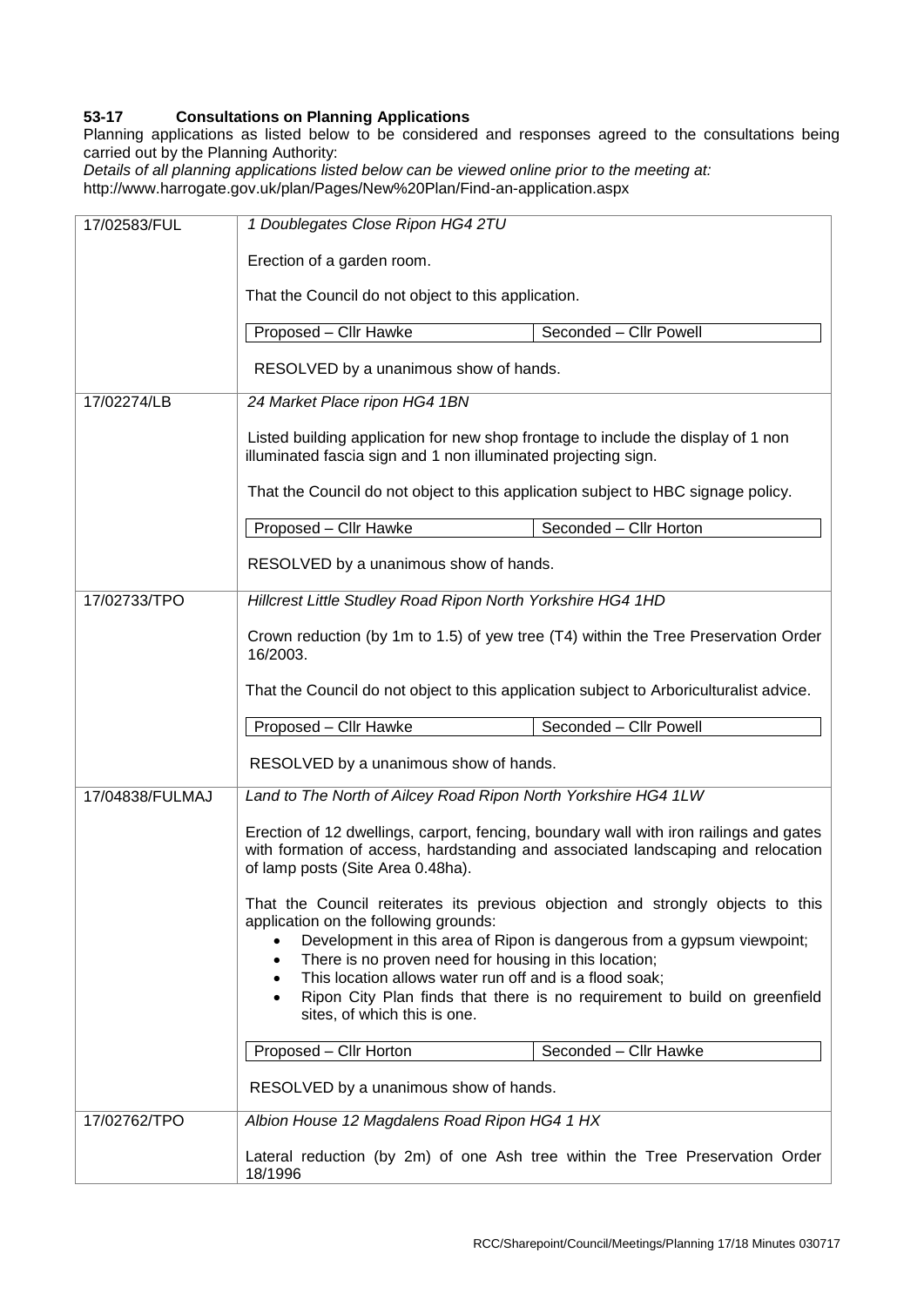|                                                                                          | That the Council do not object to this application subject to Arboriculturalist advice.                                                                                                                                                          |                          |  |
|------------------------------------------------------------------------------------------|--------------------------------------------------------------------------------------------------------------------------------------------------------------------------------------------------------------------------------------------------|--------------------------|--|
|                                                                                          | Proposed - Cllr Hawke                                                                                                                                                                                                                            | Seconded - Cllr Horton   |  |
|                                                                                          | RESOLVED by a unanimous show of hands.                                                                                                                                                                                                           |                          |  |
| 17/02620/FUL                                                                             | 3 Kangel Close Ripon North Yorkshire HG4 1DE                                                                                                                                                                                                     |                          |  |
|                                                                                          | Alterations to two dormer windows                                                                                                                                                                                                                |                          |  |
|                                                                                          | That the Council do not object to this application.                                                                                                                                                                                              |                          |  |
|                                                                                          | Proposed - Cllr Hawke                                                                                                                                                                                                                            | Seconded - Cllr Chambers |  |
|                                                                                          | RESOLVED by a unanimous show of hands.                                                                                                                                                                                                           |                          |  |
| 17/02587/FUL                                                                             | Beech House College Road Ripon HG4 2AE                                                                                                                                                                                                           |                          |  |
|                                                                                          | Erection of single storey extension, front porch and detached garage, alterations to<br>fenestration, formation of balconies and external access steps, conversion of<br>existing garage to form living accommodation and rendering to dwelling. |                          |  |
|                                                                                          | That the Council do not object to this application.                                                                                                                                                                                              |                          |  |
|                                                                                          | Proposed - Cllr Hawke                                                                                                                                                                                                                            | Seconded - Cllr Horton   |  |
|                                                                                          | RESOLVED by a unanimous show of hands.                                                                                                                                                                                                           |                          |  |
| 17/02076/FUL<br>6 Palace Road Residential Park Palace Road Ripon North Yorkshire HG4 1EX |                                                                                                                                                                                                                                                  |                          |  |
|                                                                                          | Erection of porch to the side of park home                                                                                                                                                                                                       |                          |  |
|                                                                                          | That the Council do not object to this application.                                                                                                                                                                                              |                          |  |
|                                                                                          | Proposed - Cllr Hawke                                                                                                                                                                                                                            | Seconded - Cllr Chambers |  |
|                                                                                          | RESOLVED by a unanimous show of hands.                                                                                                                                                                                                           |                          |  |
| 17/02712/FUL                                                                             | 25 Southfield Avenue Ripon HG4 2NR                                                                                                                                                                                                               |                          |  |
|                                                                                          | Single storey rear extension and solar panels to bungalow                                                                                                                                                                                        |                          |  |
|                                                                                          | That the Council do not object to this application.                                                                                                                                                                                              |                          |  |
|                                                                                          | Proposed - Cllr Horton                                                                                                                                                                                                                           | Seconded - Cllr Hawke    |  |
|                                                                                          | RESOLVED by a unanimous show of hands.                                                                                                                                                                                                           |                          |  |
| 17/00761/FUL                                                                             | Land West of Lupat Grange Palace Road Ripon HG4 1UW                                                                                                                                                                                              |                          |  |
|                                                                                          | Erection of 4 dwellings with associated parking, access and landscaping. (Site Area<br>$0.49$ ha)                                                                                                                                                |                          |  |
|                                                                                          | That the Council strongly object to this application and reiterate the objection on the<br>terms previously advised to HBC.                                                                                                                      |                          |  |
|                                                                                          | Proposed - Cllr Hawke                                                                                                                                                                                                                            | Seconded - Cllr Horton   |  |
|                                                                                          | RESOLVED by a unanimous show of hands.                                                                                                                                                                                                           |                          |  |